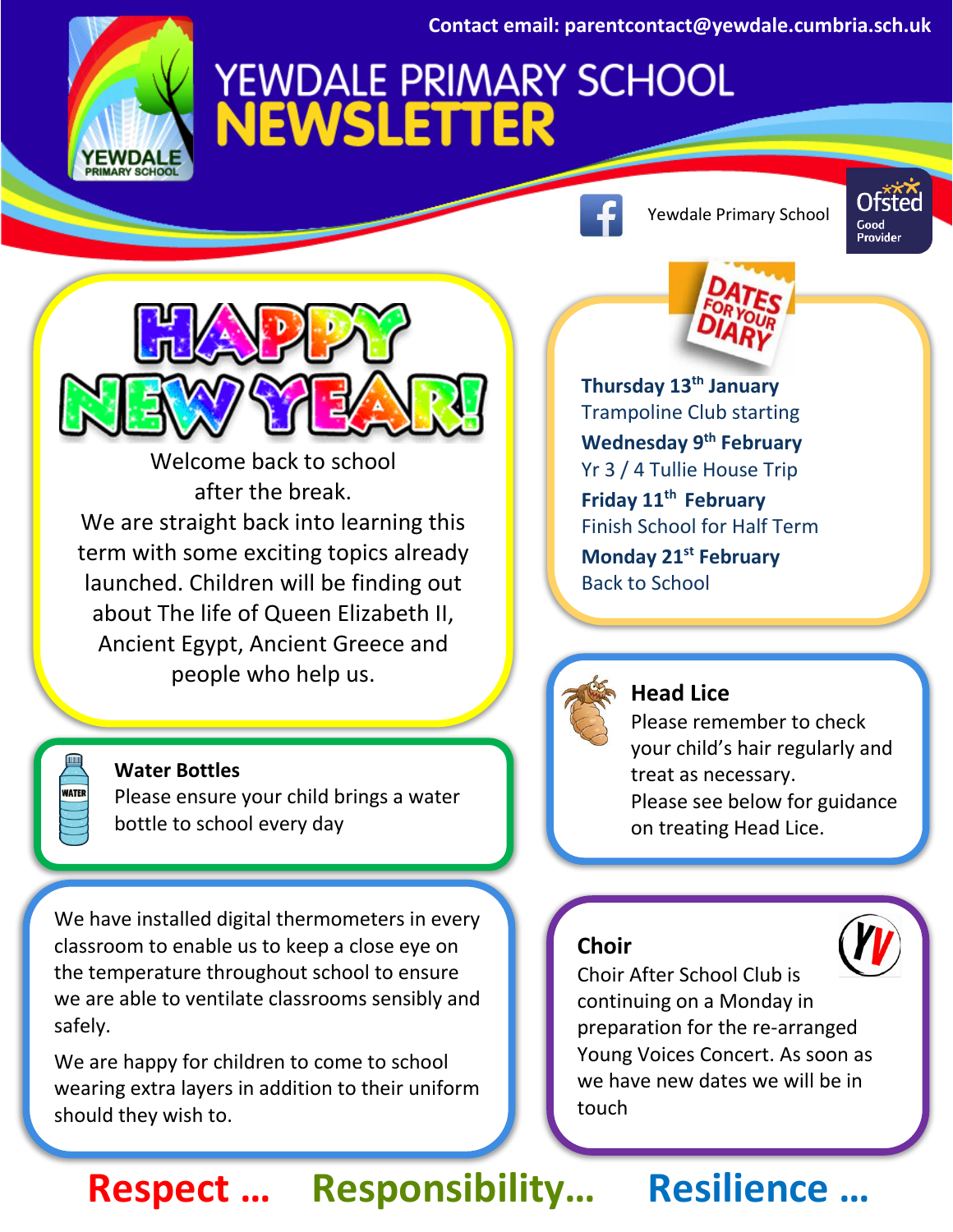**Contact email: parentcontact@yewdale.cumbria.sch.uk**

**YEWDALE PRIMARY SCHOOL<br>NEWSLETTER** 

Yewdale Primary School







## **Calling our next Year 6 House Captains**

We are looking for our new House Captains for Spring term to lead our teams across school. Teachers will be talking to children about how to apply and the successful applicants will be announced in our Celebration Assembly next Friday.

|                                                               | <b>House Team Points</b>            |                                                   |                                     |
|---------------------------------------------------------------|-------------------------------------|---------------------------------------------------|-------------------------------------|
| <b>House Captains</b><br>???<br>???                           | <b>House Captains</b><br>???<br>??? | <b>House Captains</b><br><u>???</u><br><u>???</u> | <b>House Captains</b><br>???<br>??? |
| <b>Responsibility</b><br><b>Resilience </b><br><b>Respect</b> |                                     |                                                   |                                     |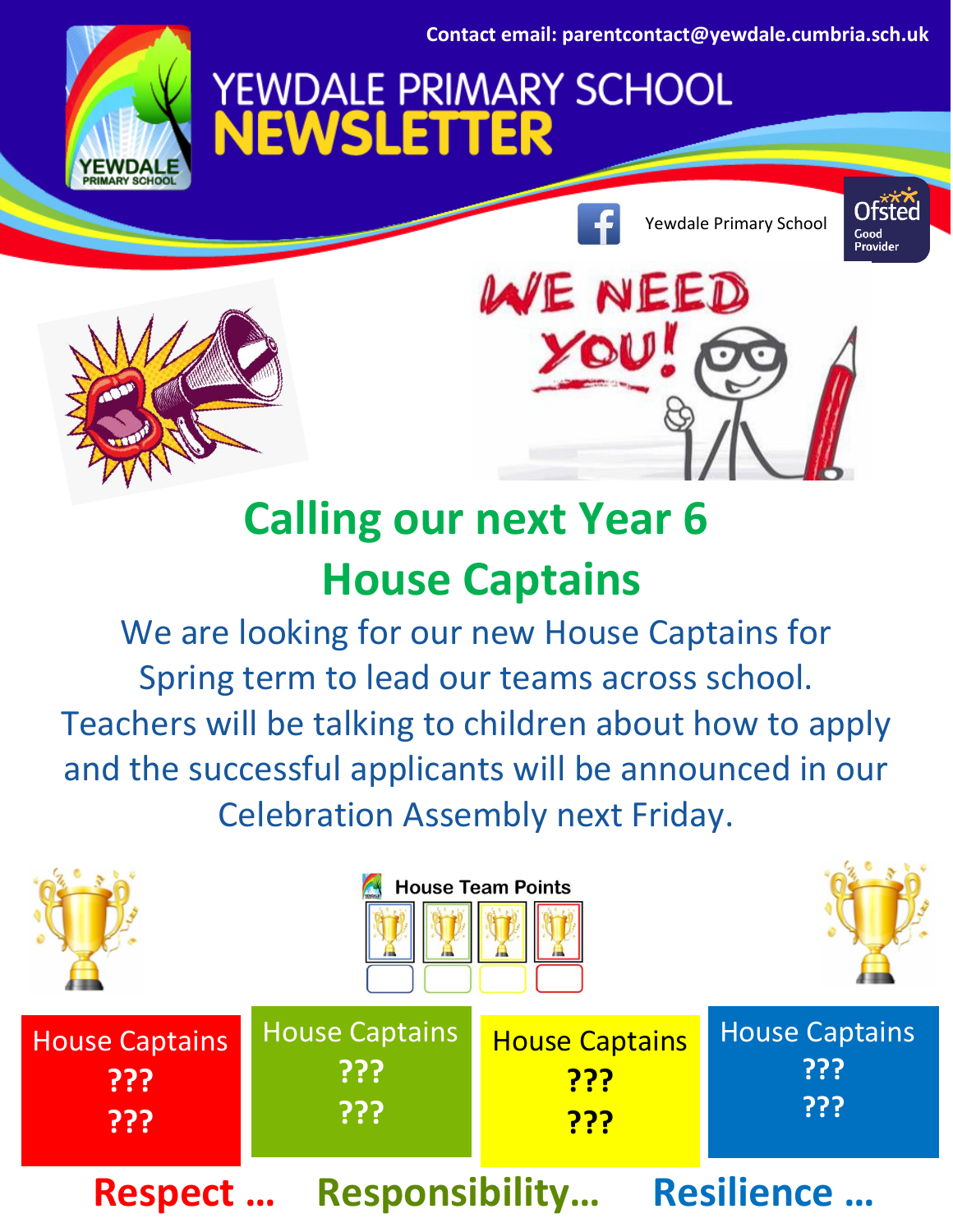





#headlice # publichealth5-19service



## **HEAD LICE FACTSHEET**

Head lice can be a frustrating condition to treat. This factsheet will provide you with very helpful tips as well as links to lots of websites to help you deal effectively with your child's head lice problem.

## **TOP TIPS ABOUT HEAD LICE:**

Head lice are tiny insects that live in hair and are a common problem in school aged children. Head lice are sometimes referred to as 'Nits', these are actually the head lice eggs that are attached to the hair. If left untreated the condition can become very itchy and uncomfortable. They are spread by direct head to head contact, as they climb (they don't jump) from one person's hair to another. They are not choosy about hair types, therefore they can be found in long or short hair and in hair that is clean or dirty. They can only live for a maximum of 24 hours when detached from hair, as they need the blood from the scalp to survive.

Tip 1: Spotting head lice can be difficult, the best way to detect them is to use a special fine-toothed comb called a detection comb, they can be bought in any chemist, supermarket or online. Weekly detection combing is recommended as a preventative method.

Tip 2: There are 2 suggested combing methods, either dry and wet combing:-

Dry Combing – involves using an ordinary brush or comb to ensure there are no tangles in the hair, then using a detection comb, starting at the roots and drawing the comb to the ends of the hair and checking for any lice on the comb. If a louse is seen on the comb, with your thumb trap it against the comb and wipe on a tissue or a piece of kitchen roll. Comb each section 3-4 times before moving onto the next section of hair. Repeat until the whole head has been combed in this way.

Wet Combing- involves washing the hair with your usual shampoo and lots of conditioner, then combing hair with an ordinary brush or comb to ensure there are no tangles in the hair. Use a detection comb, starting at the roots and drawing the comb to the ends of the hair, checking for any lice on the comb. If a louse is seen on the comb, trap it with your thumb against the comb and wipe on a tissue or a piece of kitchen roll. Repeat with each section of hair until the whole head has been combed in this way. Do this at least twice to ensure that no areas of the head have been missed. Continue until no more lice are detected. A finer toothed comb maybe required to remove the nits (eggs).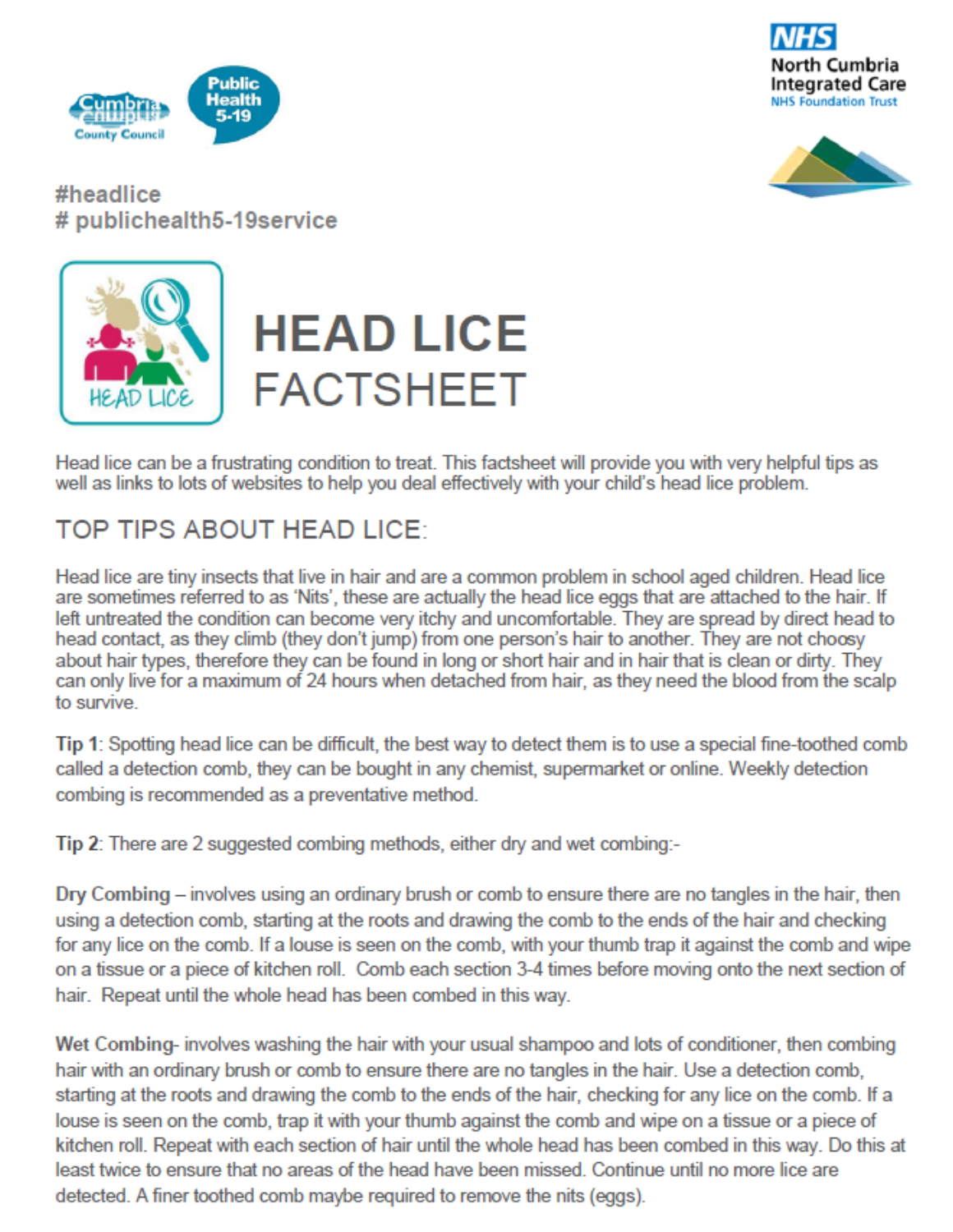### #headlice # publichealth5-19service

Due to the lifecycle of head lice if using the Wet Combing method to treat head lice then repeat this procedure on days 5, 9, 13 and again on day 17 to check for any live head lice.

The rest of the family in the household need to be checked for head lice using either of these methods if head lice are found.

Tip 3: Treatment of head lice can either be the Wet Combing method described above or using lotions and sprays. There are various products available which require application to the hair and scalp in order to kill the head lice. These are available from chemists and supermarkets. Some of the treatments may need to be repeated after 7 days due to the lifecycle of head lice, to ensure that any newly hatched lice are killed

Tip 4: The following treatments aren't recommended because they're unlikely to be effective: products containing permethrin, head lice "repellents", electric head lice combs, tree and plant oil treatments, such as tea tree oil, eucalyptus oil, and lavender oil, herbal remedies.

Tip 5: There is no need to stay off school or wash clothing and laundry on a hot wash, as this is unlikely to be useful

## **VISIT THESE USEFUL WEBSITES**

http://www.nhs.uk/Conditions/Head-lice/Pages/Introduction.aspx Information on head lice

www.nhs.uk/video/Pages/how-do-i-check-for-headlice-and-treat-headlice.aspx An NHS film clip on how to check for head lice

www.cumbriapartnership.nhs.uk/our-services/children-families